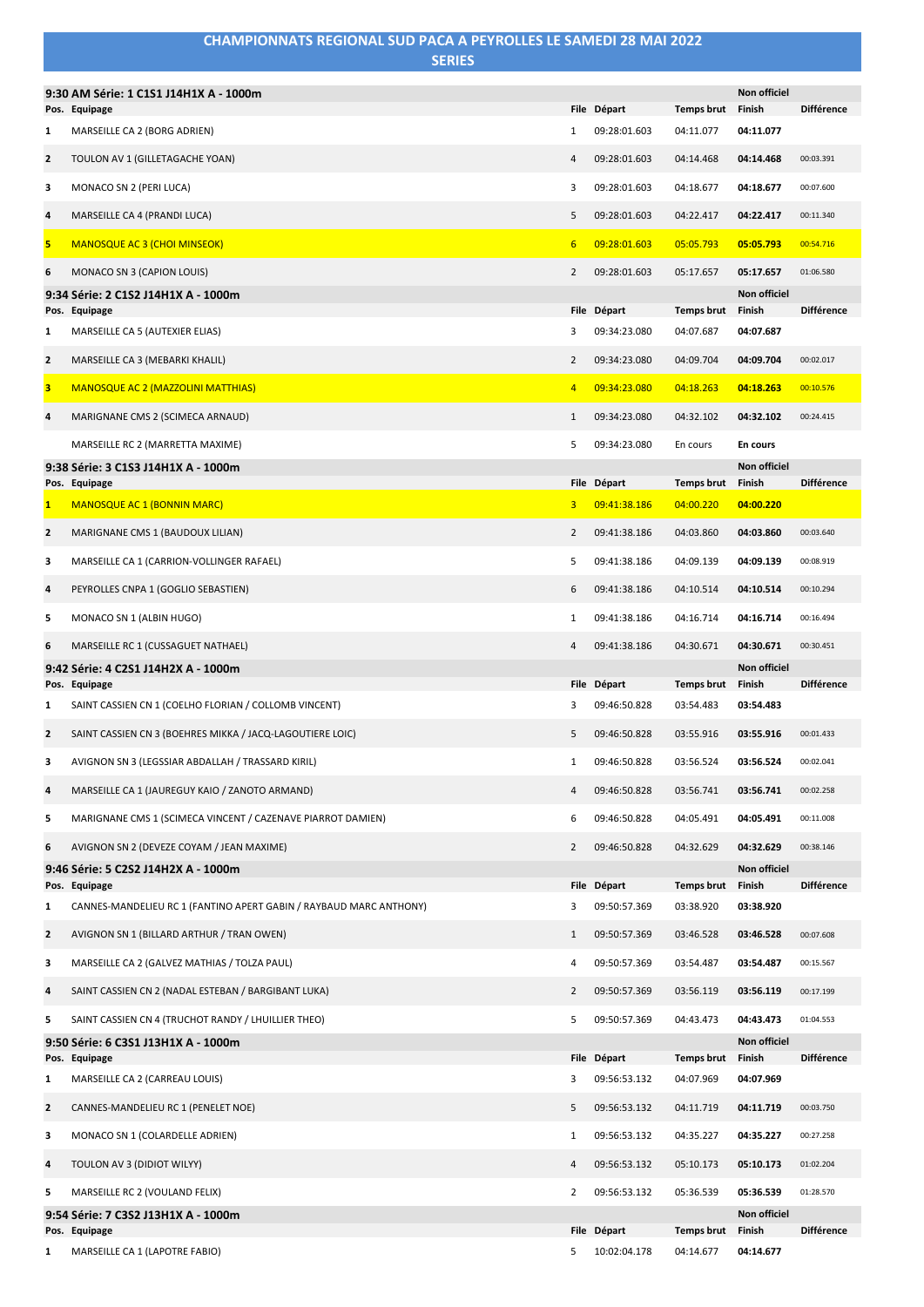|                         | CHAMPIONNATS REGIONAL SUD PACA A PEYROLLES LE SAMEDI 28 MAI 2022<br><b>SERIES</b>                  |                |                             |                                |                               |                   |
|-------------------------|----------------------------------------------------------------------------------------------------|----------------|-----------------------------|--------------------------------|-------------------------------|-------------------|
|                         |                                                                                                    |                |                             |                                |                               |                   |
| $\overline{\mathbf{2}}$ | MARSEILLE CA 3 (MARINIER ALEXANDRE)                                                                | $\overline{4}$ | 10:02:04.178                | 04:23.311                      | 04:23.311                     | 00:08.634         |
| 3                       | <b>MANOSQUE AC 1 (RODBOURNE ARCHIE)</b>                                                            | $\mathbf{1}$   | 10:02:04.178                | 05:04.589                      | 05:04.589                     | 00:49.912         |
| 4                       | MARSEILLE RC 1 (HEITEKAVA VAIMUA)                                                                  | 6              | 10:02:04.178                | 05:09.404                      | 05:09.404                     | 00:54.727         |
| 5                       | MARSEILLE RC 3 (KHALEL HARON)                                                                      | 3              | 10:02:04.178                | 05:10.956                      | 05:10.956                     | 00:56.279         |
| 6                       | TOULON AV 2 (LAZMANY CHEMSEDINE)                                                                   | $\overline{2}$ | 10:02:04.178                | 05:17.822                      | 05:17.822                     | 01:03.145         |
|                         | 9:58 Série: 8 C4S1 OPEN 4F - 1000m<br>Pos. Equipage                                                |                | File Départ                 | <b>Temps brut</b>              | <b>Non officiel</b><br>Finish | <b>Différence</b> |
| 1                       | SNM / CNN (ALBIN MAGALIE / MARION CELINE / WAGNES KRISTIE / GUGLIELMI ANNE)                        | 3              | 10:07:38.728                | 03:57.982                      | 03:57.982                     |                   |
| $\mathbf{2}$            | AVIGNON SN (RIEU LOUISE / MARQUIS NOELIE / LETE EMMA / SAMBRANA IMANE)                             | $\mathbf{1}$   | 10:07:38.728                | 04:01.731                      | 04:01.731                     | 00:03.749         |
| 3                       | MANOSQUE AC (MAZZOLINI CANDICE/BRISSAUD LAURENCE/LENOIR SYLVIA/MAZZOLINI CATHIE)                   | $\overline{4}$ | 10:07:38.728                | 04:04.718                      | 04:04.718                     | 00:06.736         |
| 4                       | PEYROLLES CNPA 1 (OBRE-LAFON JULIETTE / BOLLE ALICE / BELINGER ANAE / BUFFARD MAELLE)              | $\overline{2}$ | 10:07:38.728                | 04:20.272                      | 04:20.272                     | 00:22.290         |
|                         | 10:02 Série: 9 C4S2 OPEN 4H - 1000m<br>Pos. Equipage                                               |                | File Départ                 | <b>Temps brut</b>              | Non officiel<br>Finish        | <b>Différence</b> |
| 1                       | PEYROLLES CNPA 1 (GAUTELIER ELIOT / CHERICI ROBIN / JOULAIN MAXIME / FREYDIER PINEAU YANIS)        | 1              | 10:12:57.666                | 04:00.420                      | 04:00.420                     |                   |
| $\overline{\mathbf{2}}$ | MARIGNANE CMS (PR3-ID)                                                                             | $\overline{2}$ | 10:12:57.666                | 08:25.472                      | 08:25.472                     | 04:25.052         |
|                         | 10:06 Série: 10 C5S1 J14F1X A - 1000m                                                              |                |                             |                                | <b>Non officiel</b>           |                   |
| 1                       | Pos. Equipage<br>SAINT CASSIEN CN 1 (RAFFY NINON)                                                  | 4              | File Départ<br>10:20:42.166 | <b>Temps brut</b><br>04:52.169 | Finish<br>04:52.169           | <b>Différence</b> |
| $\overline{\mathbf{2}}$ | SAINT CASSIEN CN 2 (NIXON LEA)                                                                     | 3              | 10:20:42.166                | 05:01.284                      | 05:01.284                     | 00:09.115         |
| 3                       | MARSEILLE CA 1 (PEREZ ALICIA)                                                                      | 1              | 10:20:42.166                | 05:10.284                      | 05:10.284                     | 00:18.115         |
| 4                       | MARSEILLE RC 2 (PUGET EVA)                                                                         | $\overline{2}$ | 10:20:42.166                | 05:36.825                      | 05:36.825                     | 00:44.656         |
|                         | 10:10 Série: 11 C5S2 J14F1X A - 1000m                                                              |                |                             |                                | Non officiel                  |                   |
| 1                       | Pos. Equipage<br>SAINT CASSIEN CN 3 (ARBIEU LOLA)                                                  | 2              | File Départ<br>10:24:39.036 | <b>Temps brut</b><br>04:50.772 | Finish<br>04:50.772           | <b>Différence</b> |
| $\overline{\mathbf{2}}$ | MONACO SN 1 (CICERO ZOE)                                                                           | 4              | 10:24:39.036                | 05:09.370                      | 05:09.370                     | 00:18.598         |
| 3                       | SAINT CASSIEN CN 4 (ROSSI EMILIE)                                                                  | 1              | 10:24:39.036                | 05:16.010                      | 05:16.010                     | 00:25.238         |
|                         | MARSEILLE RC 1 (RABAL PAULINE)                                                                     | 3              | 10:24:39.036                | 05:43.116                      | 05:43.116                     | 00:52.344         |
|                         | 10:14 Série: 12 C6S1 J14F2X A - 1000m                                                              |                |                             |                                | Non officiel                  |                   |
| 1                       | Pos. Equipage<br>MARSEILLE CA 1 (HERMET LILYA / LE CORRE NILAI)                                    | 5              | File Départ<br>10:30:15.187 | <b>Temps brut</b><br>04:21.515 | Finish<br>04:21.515           | <b>Différence</b> |
| $\overline{2}$          | CANNES-MANDELIEU RC 1 (HAZI ILLI / BOUCHARD CHLOE)                                                 | 3              | 10:30:15.187                | 04:39.139                      | 04:39.139                     |                   |
|                         |                                                                                                    |                |                             |                                |                               | 00:17.624         |
| 3                       | SAINT CASSIEN CN 1 (MEDARD MELISSA / FERRIER CHARLOTTE)                                            | 6              | 10:30:15.187                | 04:43.646                      | 04:43.646                     | 00:22.131         |
| $\overline{\mathbf{4}}$ | AVIGNON SN 1 (BARTHOU DEVAUX LILOU / MARQUIS CERISE)                                               | 4              | 10:30:15.187                | 04:56.669                      | 04:56.669                     | 00:35.154         |
| 5                       | SAINT CASSIEN CN 2 (WITTERS ELODIE / ROUX CELESTINE)                                               | $\mathbf{1}$   | 10:30:15.187                | 04:57.118                      | 04:57.118                     | 00:35.603         |
| 6                       | MARSEILLE RC 1 (ROMBAUT ESTELLE / ABDELHADEY MENNATALLAH)<br>10:20 Série: 13 C7S1 J13F1X A - 1000m | $\overline{2}$ | 10:30:15.187                | 05:07.443                      | 05:07.443<br>Non officiel     | 00:45.928         |
|                         | Pos. Equipage                                                                                      |                | File Départ                 | Temps brut                     | Finish                        | <b>Différence</b> |
| 1                       | MONACO SN 1 (GIORDANENGO LEA)                                                                      | $\overline{2}$ | 10:35:32.097                | 04:56.363                      | 04:56.363                     |                   |
| $\overline{\mathbf{2}}$ | PEYROLLES CNPA 1 (DEQUIDT LILWENN)                                                                 | 3              | 10:35:32.097                | 05:06.956                      | 05:06.956                     | 00:10.593         |
| 3                       | AVIGNON SN 1 (REBOUL IZZAMAY)                                                                      | 1              | 10:35:32.097                | 05:16.222                      | 05:16.222                     | 00:19.859         |
| 4                       | MONACO SN 2 (BONGIOANNI MELINA)                                                                    | 4              | 10:35:32.097                | 05:55.943                      | 05:55.943                     | 00:59.580         |
|                         | 10:26 Série: 14 C8S1 J14H1X B - 1000m<br>Pos. Equipage                                             |                | File Départ                 | Temps brut                     | Non officiel<br>Finish        | <b>Différence</b> |
| 1                       | MARSEILLE CA 1 (ZERKANI LENI)                                                                      | 3              | 10:43:15.525                | 05:06.767                      | 05:06.767                     |                   |
| $\overline{2}$          | MARSEILLE CA 2 (DUMOTIER MAXIME)                                                                   | 4              | 10:43:15.525                | 05:14.483                      | 05:14.483                     | 00:07.716         |
| 3                       | MARSEILLE RC 2 (FAVRY ETHAN)                                                                       | $\overline{2}$ | 10:43:15.525                | 05:45.625                      | 05:45.625                     | 00:38.858         |
| 4                       | MARSEILLE CA 5 (BABACHEV PLAMEN)                                                                   | 5              | 10:43:15.525                | 06:10.197                      | 06:10.197                     | 01:03.430         |
|                         | MARSEILLE RC 1 (FERREIRA ANDREW)                                                                   | $\mathbf{1}$   | 10:43:15.525                | En cours                       | En cours                      |                   |